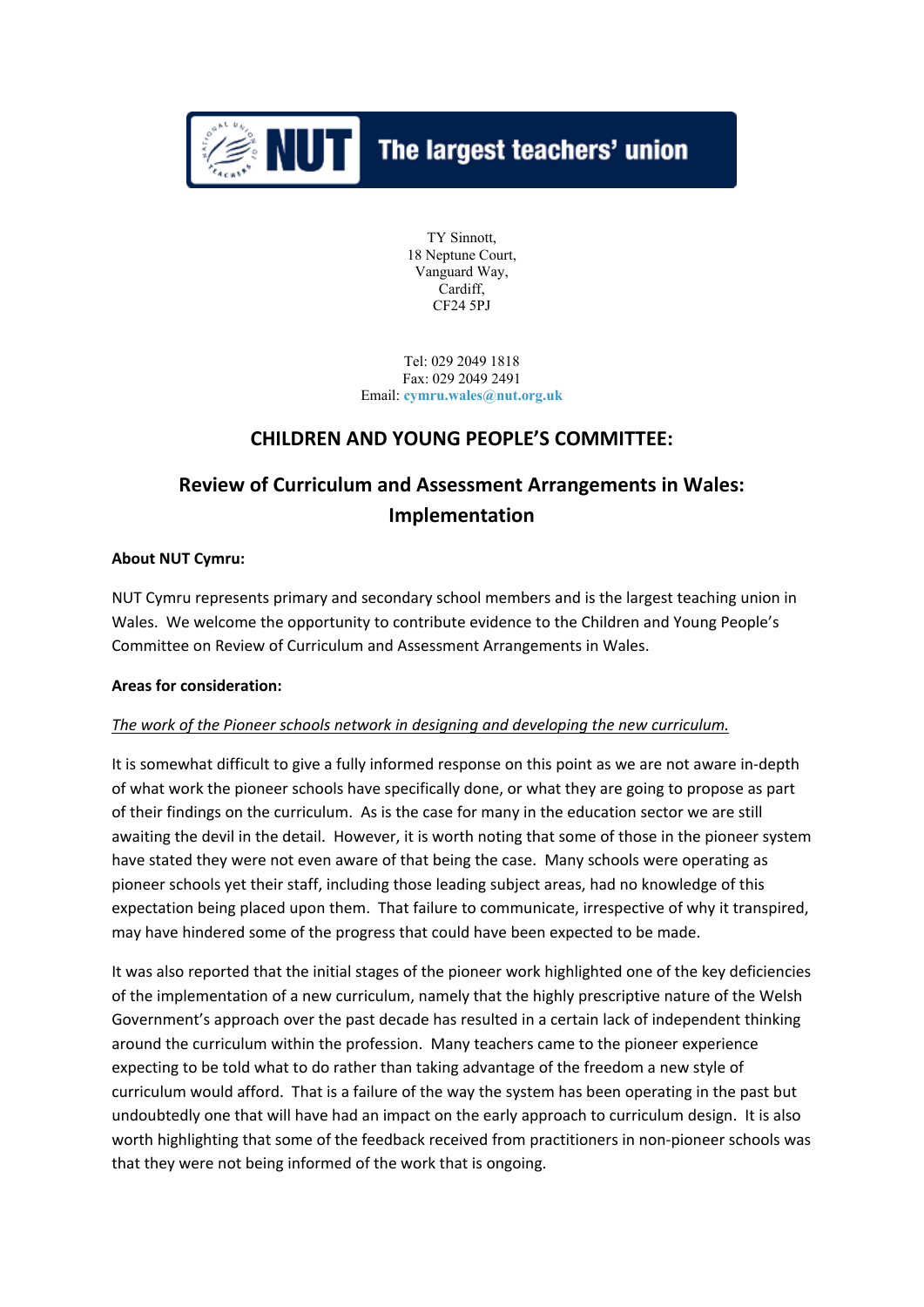It makes sense in some regards that this work would be kept within the confines of pioneer schools until it is ready to be presented to wider audiences, however there is also a concern that we are not seeing ideas that are developing at least being tested with wider audiences within the sector.

It should be stated that the Welsh Government did acknowledge these concerns at an early stage and hopefully worked with pioneer schools to address them.

## *The interface with effective professional learning for the education workforce and initial teacher education and training.*

This is the key issue for the NUT in ensuring the successful implementation of a new curriculum. As stated in the previous response above there is a lack of critical and independent thinking currently within the profession in relation to curriculum reform as a result of many years of highly prescriptive policies. Clearly the aim of the Welsh Government will be to renew the initial teacher training system following recommendations by the Furlong Report in order to provide those skills for new entrants into the profession. Research capacity within the teaching sector is a new focus of teachers training which is to be welcomed. There will also be teachers at the other end of their careers who have experience of a less prescriptive approach. However, there is a broad bulk of teachers in the middle who need training on curriculum planning and development.

The biggest concern many member have is that there simply does not appear to be any formal links between initial teacher training and school based CPD. Some school leaders have gone so far as to say that they are so unconvinced by the existing quality of ITT provision that they would not seek to access their services for further workforce training.

## *Governance arrangements for implementation and the role of the Independent Advisory Board, Change Board and Strategic Stakeholder Group.*

The decision to keep Professor Donaldson in an important role to ensure his initial thinking is carried through, and that professional bodies like the NUT are on the strategic stakeholder group lists, are welcomed. The proof of how effective these bodies will be is going to be determined by how the concerns and support they give to the Welsh Government is valued through the implementation process. Professor Donaldson received a lot of praise for being so ready to listen to the profession during the formation of his report. The idea of tasking the profession with developing the next stages via the pioneer school process was also widely supported. The curriculum reforms have largely been conducted in a positive and cooperative fashion. If that is continued through the work of these groups then it can be implemented successfully. Naturally if the views of the profession are not listened to during the implementation phase we do risk devaluing all the good work that has been done thus far.

One concern is that the Change Board is tasked with a crucial role, including monitoring progress and risk, and yet there is no representation from the workforce itself. It is difficult to see how first-hand experience of where curriculum reform is working at a classroom level, or where potential concerns could arise, can be voiced without that practitioner input. Given teaching unions and individual teachers/school leaders have been appointed to both the strategic stakeholder groups and the independent advisory board this appears an oversight.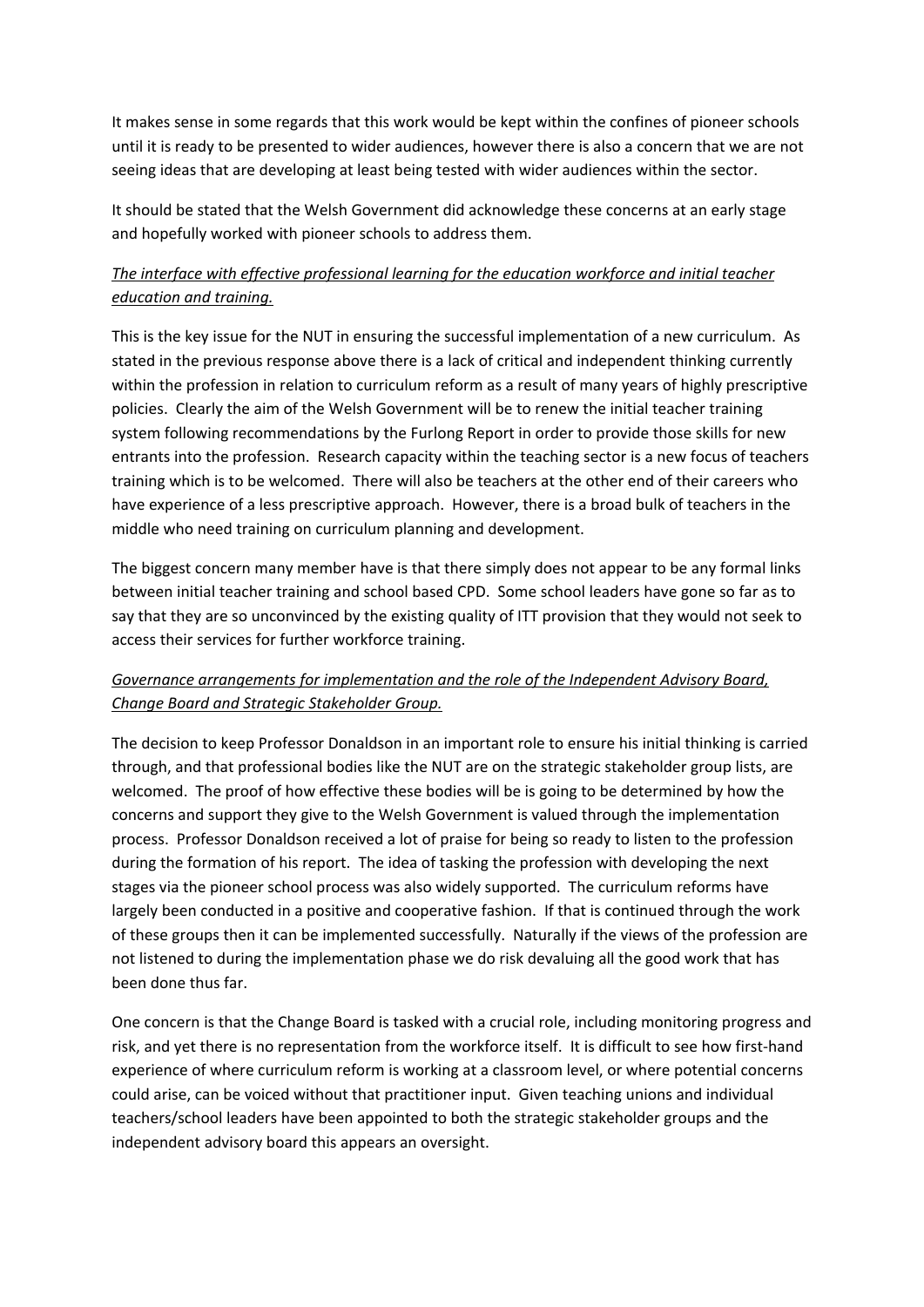## *Other issues of concern and/or importance regarding the development of the new Curriculum for Wales.*

As noted above training on the delivery of curriculum planning as well as ongoing training is essential. Also there will be major pressures placed on school resources. Overhauling the curriculum and the impact it will have on the wider education system will directly impact on school teaching time and financial expenditure. While money has been made available within the Welsh Government budget for the delivery of the curriculum it will be important to monitor if the provision identified can support the implementation of this radical policy change, especially in light of the fact that there appears to have been a reduction in curriculum funding allocations for 2017/18 proposed in the draft budget agreement published on October 18<sup>th</sup>.

Further to the financial constraints, although influenced heavily by them, it is also worth cautioning that the timescales seem very short for delivery when compared to the international experience of curriculum overhaul. To have the new curriculum up and running fully by 2021 appears highly ambitious when measured against the time other nations, including Scotland, have taken to get their reforms right. The Welsh Government should prepare to be flexible on those timescales to ensure we do not force through actions before they are ready. Experience of Welsh Government delivery (The Child Development Assessment Profiles/Literacy and Numeracy testing/School banding/The literacy and numeracy framework/Schools challenge Cymru etc.) does not inspire confidence that speed is necessarily a good thing.

Finally, workload has to be a major consideration in terms both of how the changes impact on teachers workloads long-term, and how schools find the time resource for teachers to be able to implement it initially with the pressures on additional planning and training around the curriculum.

Below are some of the comments we have received from members specifically outlining concerns/considerations they raised in relation to the committees questions.

#### *Anecdotal Member Feedback*

"The lack of engagement of the workforce in general with the work of pioneer schools is concerning. Even within pioneer schools you would be hard pushed to really observe curriculum review and design if you are not part of working groups. The impact on those who are not part of a self-chosen group is negligible. All would appear rather nebulous.

"The Digital Competence Framework (DCF) is beginning to have an impact as schools are considering how to implement it but there are so many myths out there that are generated e.g. All schools must have a twitter account and teachers /classes should tweet frequently to be able to meet the requirement of the DCF!!! All green schools are doing this allegedly (!!!).

"The lack of knowledge of who the pioneer schools are amongst normal teachers is astounding - the lack of impact is concerning if this is to be a new curriculum for all. I have concerns regarding the quality assurance of pioneer schools and the work they are doing as the lack of subject experts with an overview (i.e. we now have challenge advisors rather than subject specialists) is really concerning"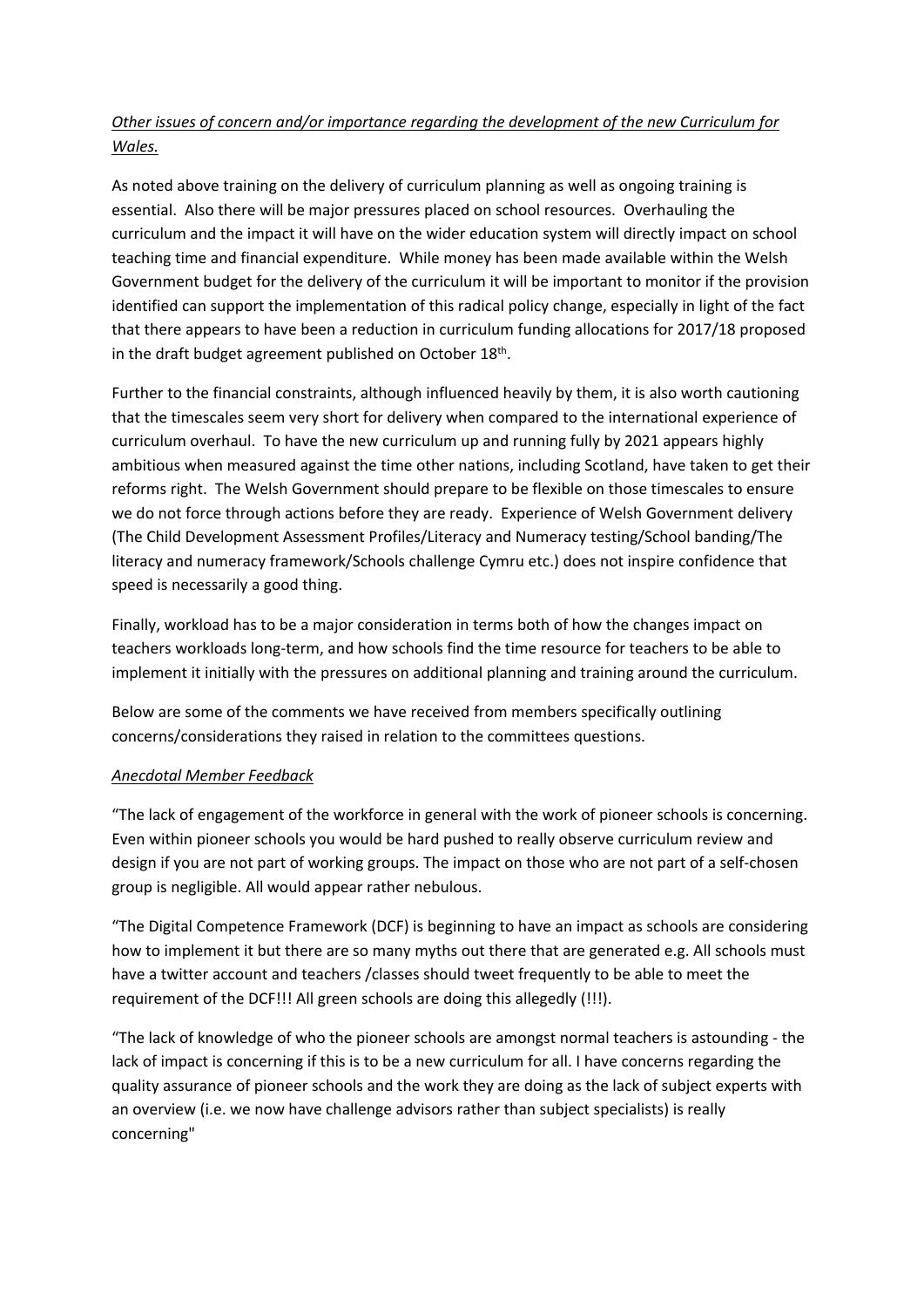"The lack of hard information on Welsh Government website / Learning Wales is not helpful to those of us trying to find out more in order to prepare for the changes."

"The fact that nothing comes out in hard copy is an issue - to look at anything schools have print off reams of documentation. This might save money at but is useless for teachers and schools."

"Consortium could be perfectly placed to provide the necessary support and information, but due to ridiculous challenge role the advice strand has disappeared and the staff employed are now not the subject or phase curriculum specialists that schools used to have access to under the former local authority Advisers and Advisory Teachers system. The lack of strategic oversight of anything other than literacy and numeracy (a little bit of science turns up sometimes) has led to a belief that challenge advisers offer nothing to schools if they are in yellow or green category and even for red or amber schools, they only offer to broker support. They are not perceived as capable of giving support or actually knowing anything useful to a teacher."

"We are still expected to implement national tests which are forcing some schools down a much narrower curriculum route in a mistaken assumption that this will raise standards."

"Schools in red and amber categories or estyn follow up categories are under heavy scrutiny to raise standards in a very prescriptive and often in a narrow way. Preparing for a more appropriate curriculum gets pushed way down the priority list by external pressures and these are the very schools where inspiration and innovation are the most necessary."

"The year on year reduction of our EIG (education improvement grant) puts huge strain on our available resources for training."

"The new estyn framework gives licence to inspectors to look at the school's preparations and moves towards Donaldson. This feels a bit worrying as there is not much clarity about what this will actually look like and I'm not sure that estyn inspectors have had enough training or relevant prior experience to be able to make these judgements, especially against such loose criteria."

"Overall I feel that there is a lack of direction and vision in terms of translating the fantastic vision of the Donaldson review into something tangible and that schools are going to be able to take on board. Until we start being asked to assess and measure what's important, this will continue to be the case."

"As a school in the green category we are given the licence to be able to move forward with shaping the new curriculum in our school. That is a positive experience but is not necessarily reflected in the experiences of teachers in "lower" categories.. "

"Although I welcome the recommendations of a new curriculum, I am concerned about a number of areas. I think as someone who has worked within the primary sector for nearly twenty years and has seen so many changes during that time, my greatest concern that there will be a lack of clarity and possibly training (considering the current economic situation) and that some schools will be in the same situation as they were with the Curriculum in 2008 and forever trying to play 'catch up' with colleagues in other schools who had been at the forefront of trialling the new curriculum. I am concerned that history could repeat itself with many schools trying to 'catch up' with pioneer schools. This concern is a real worry with regards to the current climate in terms of scrutiny within